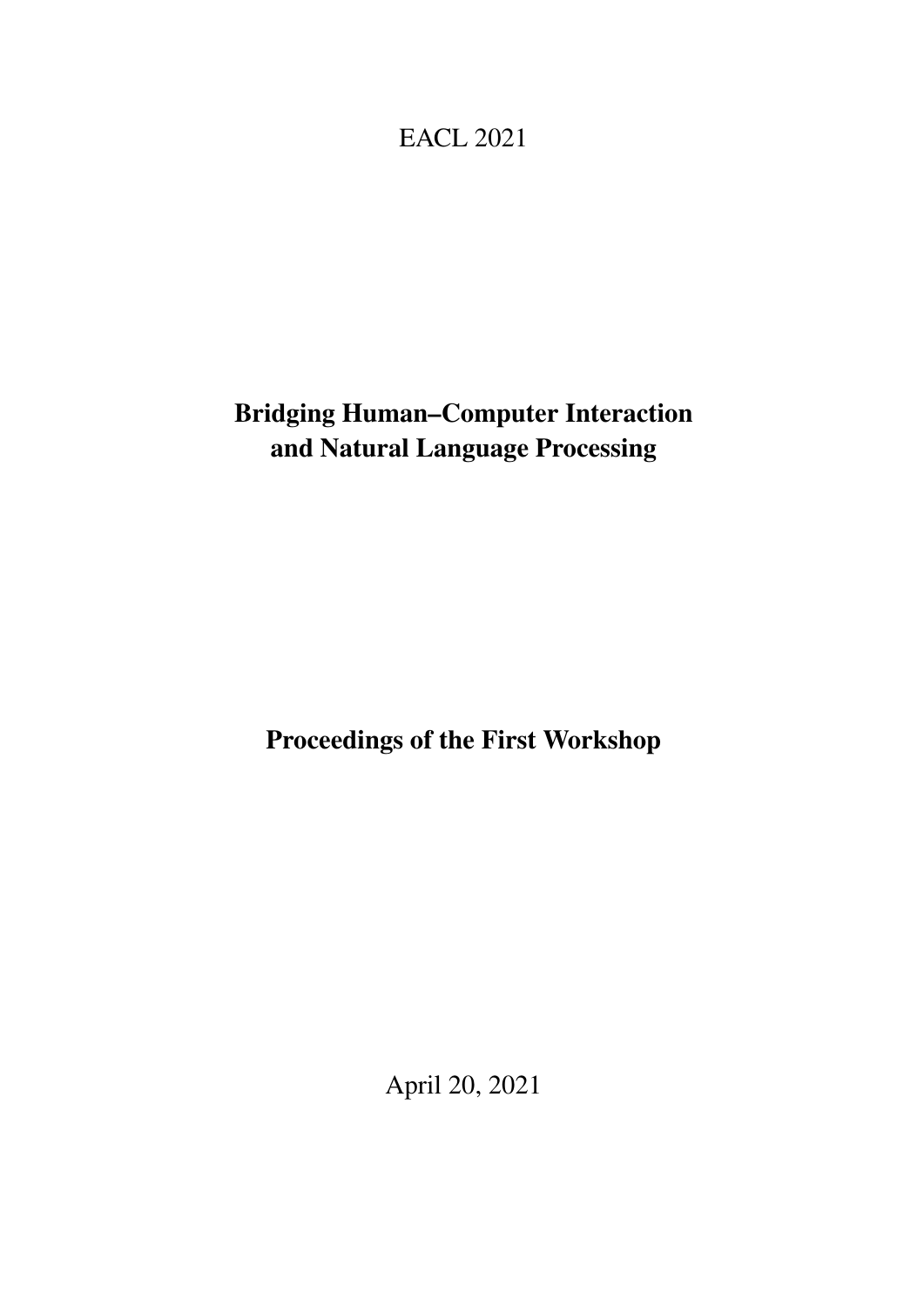©2021 The Association for Computational Linguistics



Order copies of this and other ACL proceedings from:

Association for Computational Linguistics (ACL) 209 N. Eighth Street Stroudsburg, PA 18360 USA Tel: +1-570-476-8006 Fax: +1-570-476-0860 acl@aclweb.org

ISBN 978-1-954085-17-6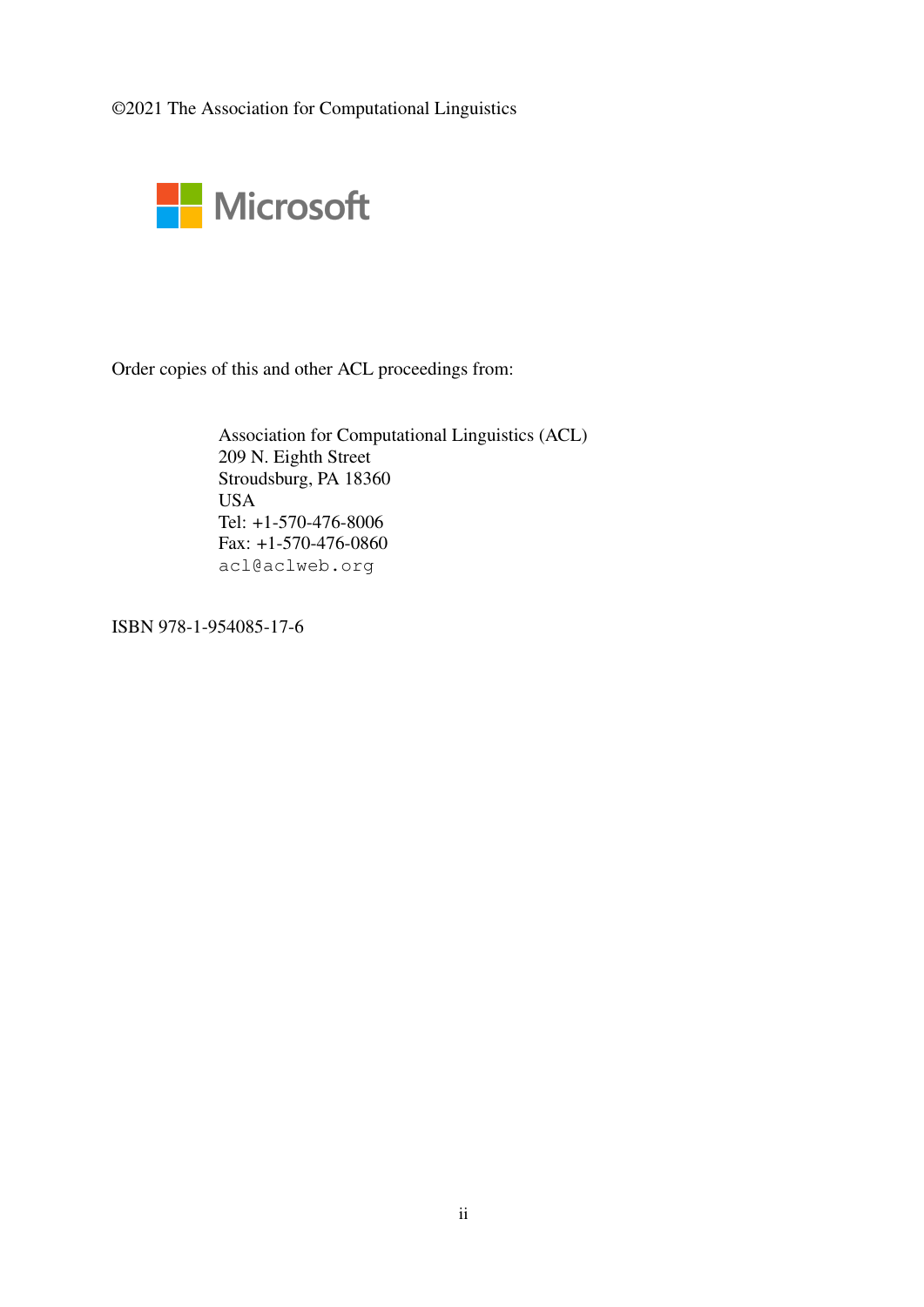# Introduction

Welcome to the First Workshop on Bridging Human–Computer Interaction and Natural Language Processing!

The rapid advancement of natural language processing (NLP) research has led to a variety of applications spanning a wide range of domains. As NLP applications are being used by more people in their everyday lives, and are increasingly powered by data generated by people, it is more important than ever that NLP researchers and practitioners adopt and develop methods to incorporate people into their work in meaningful ways. Perspectives from human–computer interaction (HCI) can enable NLP researchers and practitioners to advance the field of NLP in ways that are aligned with people's needs, raising novel questions and research directions for both NLP and HCI.

The workshop brings together researchers and practitioners from both disciplines to discuss shared research interests, highlight work at the intersection of these fields, and identify challenges and opportunities for productive interdisciplinary collaborations.

We are delighted to present eighteen papers spanning reports of empirical work, research proposals, provocations, and surveys, along with seven non-archival papers to be presented at the workshop but not included in the proceedings. We would like to thank everyone who submitted their work to this workshop, as well as the program committee for their insightful feedback. We would also like to thank our invited speakers: Marti Hearst, Niloufar Salehi, and Burr Settles.

We hope you enjoy the workshop!

—Su Lin Blodgett, Michael Madaio, Brendan O'Connor, Hanna Wallach, and Qian Yang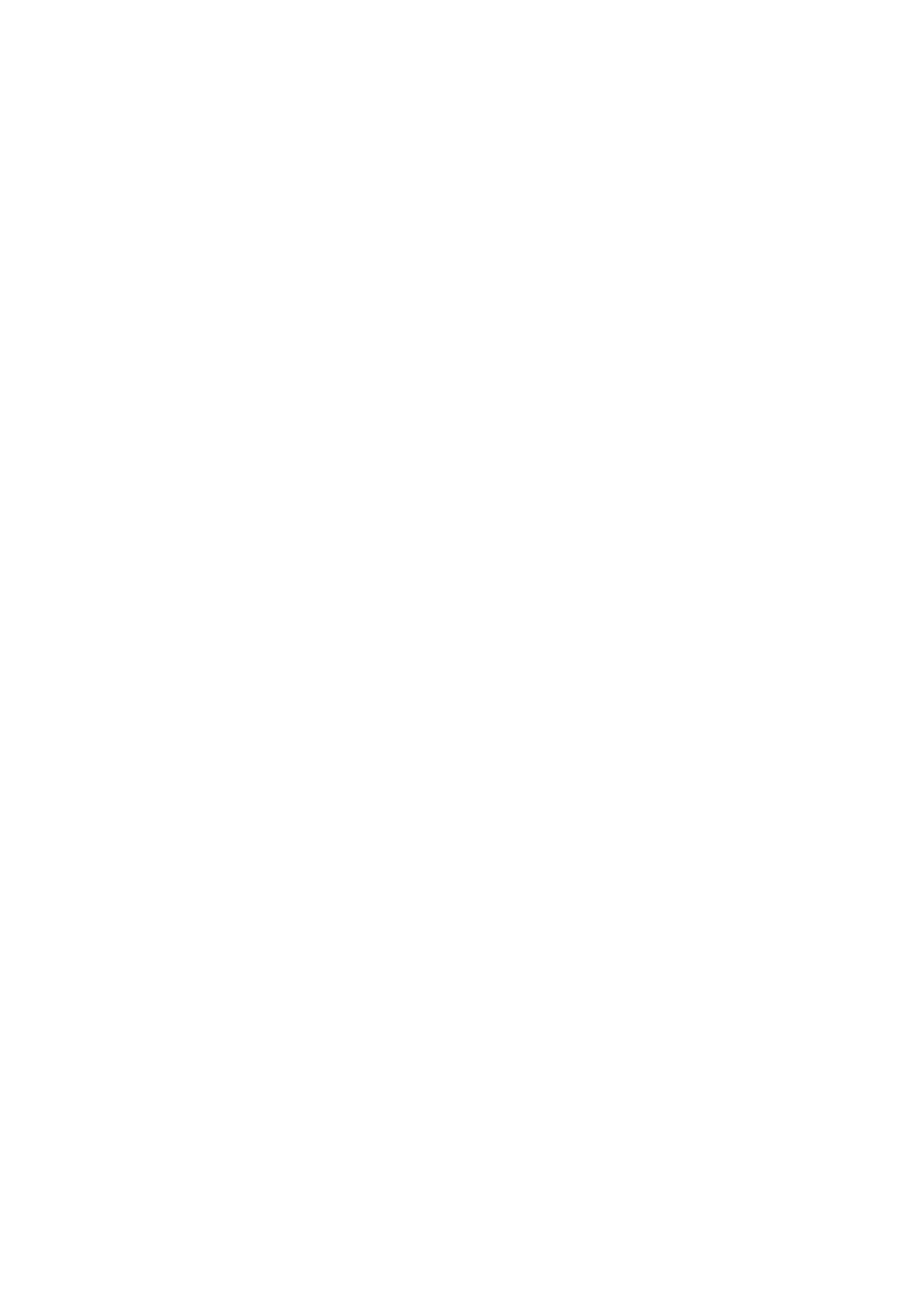#### Organizers:

Su Lin Blodgett, Microsoft Research Michael Madaio, Microsoft Research Brendan O'Connor, University of Massachusetts Amherst Hanna Wallach, Microsoft Research Qian Yang, Cornell University

#### Program Committee:

Heloisa Candello

Stevie Chancellor

Sindhu Ernala

Mitchell Gordon

Huda Khayrallah

Geza Kovacs

Narges Mahyar

David Mimno

Swati Mishra

Carolyn Rosé

Koustuv Saha

Joseph Seering

Qinlan Shen

Alison Smith-Renner

Adam Trischler

Austin Wright

Michael Yoder

Zhou Yu

Justine Zhang

### Invited Speakers:

Marti Hearst, University of California Berkeley Niloufar Salehi, University of California Berkeley Burr Settles, Duolingo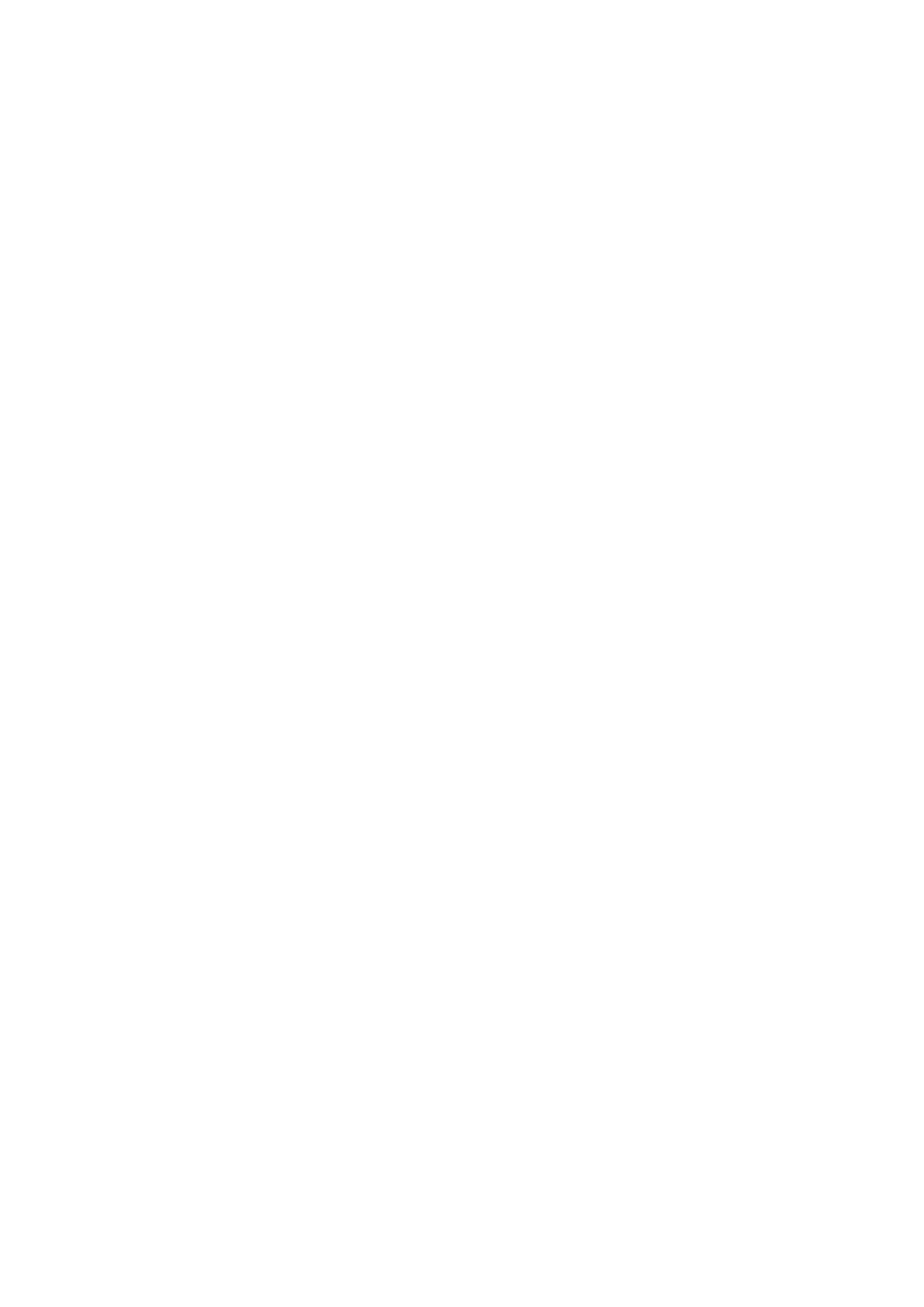# Table of Contents

| Towards Hybrid Human-Machine Workflow for Natural Language Generation                                                                                                     |
|---------------------------------------------------------------------------------------------------------------------------------------------------------------------------|
| Spellchecking for Children in Web Search: a Natural Language Interface Case-study<br>Casey Kennington, Jerry Alan Fails, Katherine Landau Wright and Maria Soledad Pera 8 |
| Capturing Covertly Toxic Speech via Crowdsourcing<br>Alyssa Lees, Daniel Borkan, Ian Kivlichan, Jorge Nario and Tesh Goyal  14                                            |
| Towards Human-Centered Summarization: A Case Study on Financial News<br>Tatiana Passali, Alexios Gidiotis, Efstathios Chatzikyriakidis and Grigorios Tsoumakas21          |
| Methods for the Design and Evaluation of HCI+NLP Systems                                                                                                                  |
| Context-sensitive evaluation of automatic speech recognition: considering user experience & language<br>variation                                                         |
| Embodied Multimodal Agents to Bridge the Understanding Gap                                                                                                                |
| Putting Humans in the Natural Language Processing Loop: A Survey                                                                                                          |
| Can You Distinguish Truthful from Fake Reviews? User Analysis and Assistance Tool for Fake Review<br><b>Detection</b>                                                     |
| Challenges in Designing Games with a Purpose for Abusive Language Annotation                                                                                              |
| Challenges in Designing Natural Language Interfaces for Complex Visual Models                                                                                             |
| AfriKI: Machine-in-the-Loop Afrikaans Poetry Generation                                                                                                                   |
| Situation-Specific Multimodal Feature Adaptation                                                                                                                          |
| <b>Machine Translation Believability</b>                                                                                                                                  |
| Provocation: Contestability in Large-Scale Interactive NLP Systems                                                                                                        |
| An IDR Framework of Opportunities and Barriers between HCI and NLP                                                                                                        |
| <b>RE-AIMing Predictive Text</b><br>Matthew Higgs, Claire McCallum, Selina Sutton and Mark Warner  109                                                                    |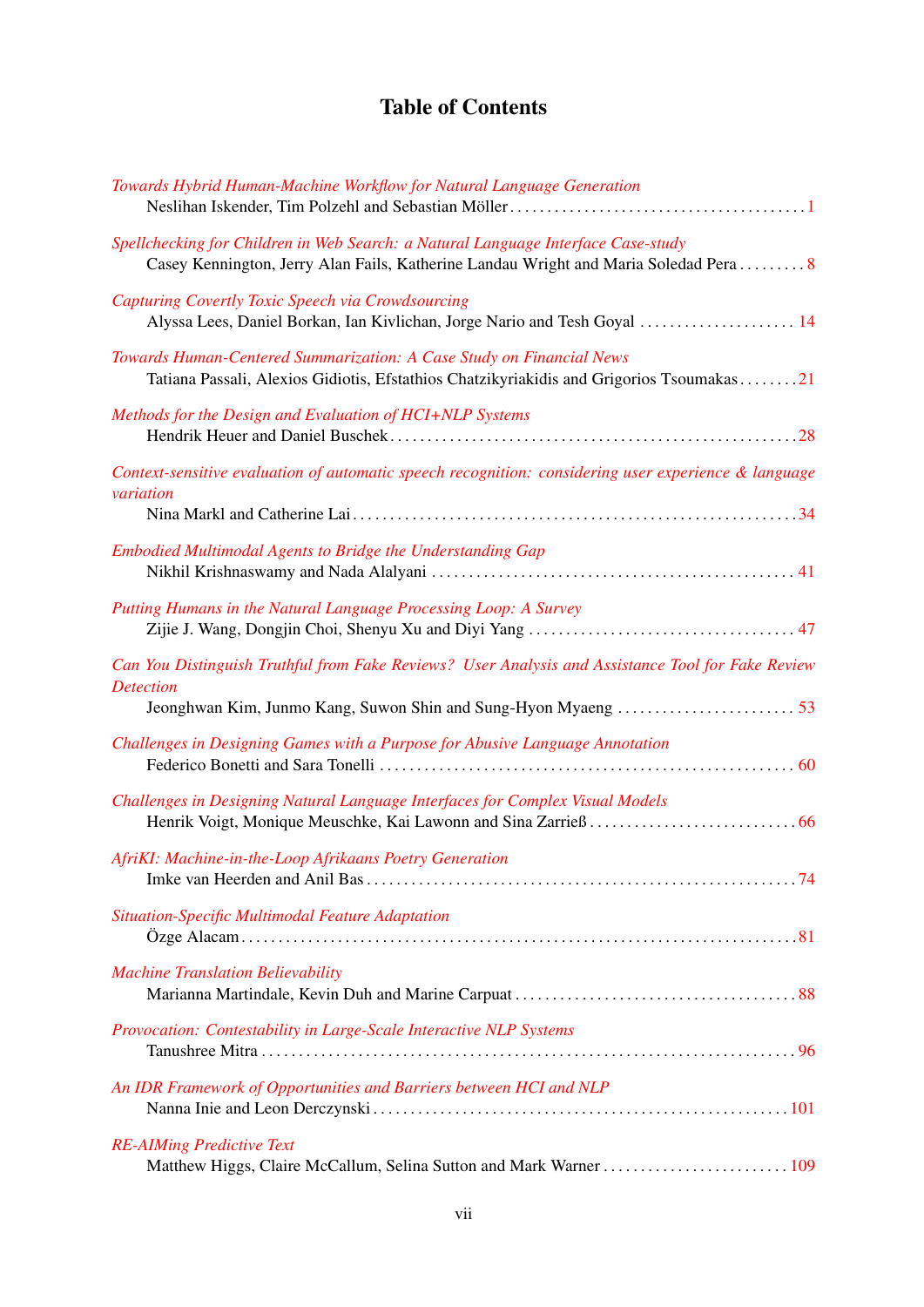| How do people interact with biased text prediction models while writing? |  |
|--------------------------------------------------------------------------|--|
|                                                                          |  |